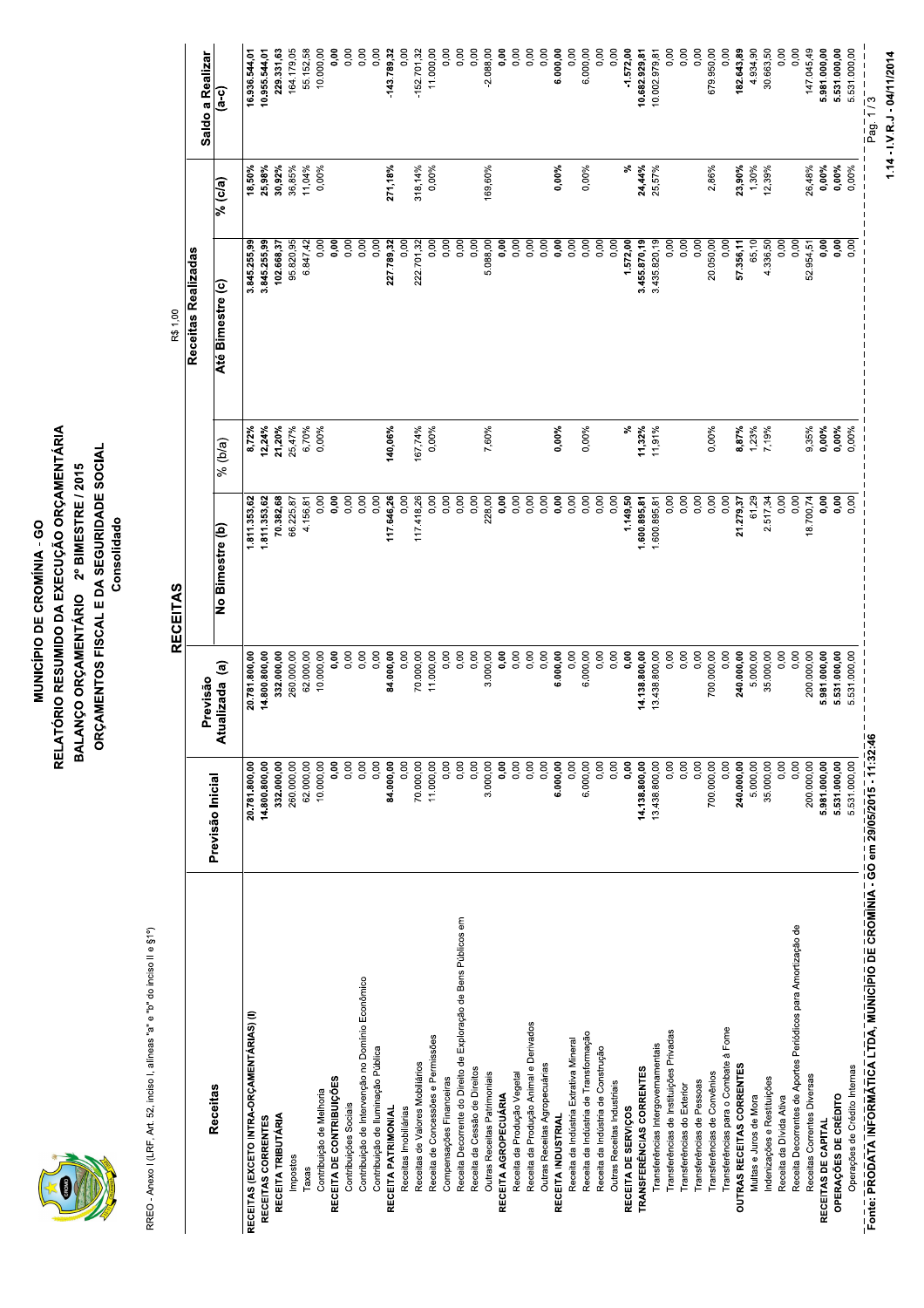

#### **MUNICÍPIO DE CROMÍNI<br>RELATÓRIO RESUMIDO DA EXECU<br>BALANÇO ORÇAMENTÁRIO 2º E<br>ORÇAMENTOS FISCAL E DA SE<br>CONSECEITAS MUNICÍPIO DE CROMÍNIA - GO<br>RELATÓRIO RESUMIDO DA EXECUÇÃO ORÇ<br>BALANÇO ORÇAMENTÁRIO 2º BIMESTRE<br>ORÇAMENTOS FISCAL E DA SEGURIDAD<br>ORÇAMENTOS FISCAL E DA SEGURIDAD** - -MUNICÍPIO DE CROMÍNIA - GONERATÓRIO RESUMIDO DA EXECUÇÃO I<br>BALANÇO ORÇAMENTÁRIO - 2º BIMES<br>ORÇAMENTOS FISCAL E DA SEGURIN<br>Consolidad<br>Consolidad (Brevisão de Previsão de Alualizada (a)<br>Atualizada (a) No Bimestre (b<sub>i</sub> -MUNICÍPIO DE CROMÍNIA - GO<br>ALANÇO ORÇAMENTÁRIO - 2º BIMESTRE / 2015<br>ORÇAMENTOS FISCAL E DA SEGURIDADE SOCIAL<br>Previsão - RECEITAS<br>Previsão - RECEITAS<br>Atualizada (a) - No Bimestre (b) - 9 % (b/a) - | E CROMÍNIA - GO<br>DA EXECUÇÃO ORÇAMENTÁRIA<br>ARIO - 2º BIMESTRE / 2015<br>LL E DA SEGURIDADE SOCIAL<br>Consolidado<br>EITAS<br>EITAS MUNICÍPIO DE CROMÍNI<br>RALANÇO ORÇAMENTÁRIO 2º E<br>ORÇAMENTOS FISCAL E DA SE<br>ORÇAMENTOS FISCAL E DA SE<br>Cons MUNICÍPIO DE CROMÍNIA - GO<br>RELATÓRIO RESUMIDO DA EXECUÇÃO ORÇAME<br>BALANÇO ORÇAMENTÁRIO 2º BIMESTRE / 20<br>ORÇAMENTOS FISCAL E DA SEGURIDADE SC<br>Consolidad<br>RECEITAS<br>Revisão MUNICÍPIO DE CROMÍNIA - GO<br>RIO RESUMIDO DA EXECUÇÃO ORÇAMENT<br>ÇO ORÇAMENTÁRIO 2º BIMESTRE / 2015<br>MENTOS FISCAL E DA SEGURIDADE SOCI<br>Consolidado<br>RECEITAS<br>RECEITAS **WUNICÍPIO DE CROMÍNIA - GO<br>) RESUMIDO DA EXECUÇÃO ORÇAMENTÁRIA<br>ORÇAMENTÁRIO - 2º BIMESTRE / 2015<br>ENTOS FISCAL E DA SEGURIDADE SOCIAL<br>Consolidad<br>RECEITAS<br>RECEITAS OMÍNIA - GO<br>:XECUÇÃO ORÇAMENTÁRIA<br>, 2º BIMESTRE / 2015<br>DA SEGURIDADE SOCIAL<br>Consolidado**<br>.S MUNICÍPIO DE CROMÍNIA - GO<br>ORÇAMENTÁRIO - 2º BIMESTRE / 2015<br>AÇO ORÇAMENTÁRIO - 2º BIMESTRE / 2015<br>AMENTOS FISCAL E DA SEGURIDADE SOCIAL<br>Previsão - RECEITAS<br>alizada (a) - No Bimestre (b) - 9% (b/a<br>alizada (a) - No Bimestre

| Previsão Inicial<br><b>Receitas</b>                                                                             |                                      | <b>RECEITAS</b>            |                                | R\$ 1,00                   |                                             |                          |                               |
|-----------------------------------------------------------------------------------------------------------------|--------------------------------------|----------------------------|--------------------------------|----------------------------|---------------------------------------------|--------------------------|-------------------------------|
|                                                                                                                 | Previsão                             |                            |                                |                            | Receitas Realizadas                         |                          | Saldo a Realizar              |
|                                                                                                                 | Atualizada (a)                       | No Bimestre (b)            | % $(b/a)$                      | Até Bimestre (c)           |                                             | $\sqrt[6]{\text{c/a}}$   | $\overline{a}$ -c)            |
| Operações de Crédito Externas                                                                                   | 0,00<br>0,00                         |                            | 0,00                           |                            | 0,00                                        |                          | 0,00                          |
| 50.000,00<br>ALIENAÇÃO DE BENS                                                                                  | 50.000,00                            |                            | 0,00%<br>$\frac{8}{2}$         |                            | $\frac{8}{2}$                               | 0,00%                    | 50.000,00                     |
| 30.000,00<br>20.000,00<br>Alienação de Bens Imóveis<br>Alienação de Bens Móveis                                 | 30.000,00<br>20.000,00               |                            | 0,00%<br>0,00%<br>0,00<br>0,00 |                            | 0,00<br>0,00                                | 0,00%<br>0,00%           | 30.000,00<br>20.000,00        |
| AMORTIZAÇÕES DE EMPRÉSTIMOS                                                                                     | 0,00<br>0,00                         |                            | 0,00                           |                            | 0,00                                        |                          | 0,00                          |
| 400.000,00<br>TRANSFERÊNCIAS DE CAPITAL                                                                         | 400.000,00                           |                            | 0,00%<br>0,00                  |                            | 0,00                                        | 0,00%                    | 400.000,00                    |
| Transferências de Instituições Privadas<br>Transferências Intergovernamentais                                   | 0,00<br>0,00<br>0,00<br>0,00         |                            | 0,00<br>0,00                   |                            | 0,00<br>0,00                                |                          | 0,00<br>0,00                  |
| Transferências do Exterior                                                                                      | 0,00<br>0,00                         |                            | 0,00                           |                            | 0,00                                        |                          | 0,00                          |
| Transferências de Pessoas                                                                                       | 0,00<br>0,00                         |                            | 0,00                           |                            | 0,00                                        |                          | 0,00                          |
| Transferências de Outras Instituições Públicas                                                                  | 0,00<br>0,00                         |                            | 0,00<br>0,00                   |                            | 0,00                                        |                          | 0,00                          |
| 400.000,00<br>Transferências para o Combate à Fome<br>Transferências de Convênios                               | 400.000,00<br>0,00<br>0,00           |                            | 0,00%<br>0,00                  |                            | $\overline{\text{o}}$<br>$\overline{\circ}$ | 0,00%                    | 400.000,00<br>0,00            |
| OUTRAS RECEITAS DE CAPITAL                                                                                      | 0,00<br>0,00                         |                            | 0,00                           |                            | 0,00                                        |                          | 0,00                          |
| Integralização do Capital Social                                                                                | 0,00<br>0,00                         |                            | 0,00                           |                            | 0,00                                        |                          | 0,00                          |
| Dív. Atv. Prov. da Amortiz. de Emp. e Financ.                                                                   | 0,00<br>0,00                         |                            | 0,00<br>0,00                   |                            | 0,00<br>0,00                                |                          | 0,00<br>0,00                  |
| RECEITAS (INTRA-ORÇAMENTÁRIAS) (II)<br>Receitas de Capital Diversas                                             | 0,00<br>0,00<br>0,00<br>0,00         |                            | 0,00                           |                            | 0,00                                        |                          | 0,00                          |
| 20.781.800,00<br>SUBTOTAL DAS RECEITAS $(III) = (I + II)$                                                       | 20.781.800,00                        | 1.811.353,62               | 8,72%                          |                            | 3.845.255,99                                | 18,50%                   | 16.936.544,01                 |
| OPERAÇÕES DE CRÉDITO / REFINANCIAMENTO (IV)                                                                     | ່ອ<br>0,00                           |                            | 0,00                           |                            | $\overline{0}$                              |                          | 0,00                          |
| Operações de Crédito Internas<br>Mobiliária                                                                     | 0,00<br>0,00<br>0,00<br>0,00         |                            | 0,00<br>0,00                   |                            | 0,00<br>0,00                                |                          | 0,00<br>0,00                  |
| Contratual                                                                                                      | 0,00<br>0,00                         |                            | 0,00                           |                            | 0,00                                        |                          | 0,00                          |
| Operações de Crédito Externas                                                                                   | 0,00<br>0,00                         |                            | 0,00                           |                            | 0,00                                        |                          | 0,00                          |
| Mobiliária                                                                                                      | 0,00<br>0,00                         |                            | 0,00                           |                            |                                             |                          | 0,00                          |
| 20.781.800,00<br>COM REFINANCIAMENTO (V) = (III + IV)<br>ontratua<br>SUBTOTAL                                   | 0,00<br>20.781.800,00<br>0,00        | 1.811.353,62               | 8,72%<br>0,00                  |                            | 3.845.255,99<br>0,00                        | 18,50%                   | 0,00<br>16.936.544,01         |
| DÉFICIT <sub>(VI)</sub>                                                                                         |                                      |                            |                                |                            |                                             |                          |                               |
| 20.781.800,00<br>TOTAL $(VII) = (V + VI)$                                                                       | 20.781.800,00                        | 1.811.353,62               | 8,72%                          |                            | 3.845.255,99                                | 18,50%                   | 16.936.544,01                 |
| SALDOS DE EXERCÍCIOS ANTERIORES (UTILIZADOS PARA CRÉDITOS                                                       | $\frac{8}{5}$<br>0,00<br>0,00        |                            | 0,00<br>0,00                   |                            | 0,00<br>0,00                                |                          | 0,00<br>0,00                  |
| Reabertura de Créditos Adicionais<br>Superávit Financeiro                                                       | 0.00<br>0,00<br>0,00                 |                            | 0,00                           |                            | 0,00                                        |                          | 0,00                          |
|                                                                                                                 | <b>DESPESA</b>                       | ທ                          |                                |                            |                                             |                          |                               |
|                                                                                                                 | Dotação                              | Empenhado                  |                                | Liquidado                  |                                             |                          |                               |
| Créditos<br>Dotação<br>Despesas                                                                                 | Atualizada                           | No Bim                     |                                |                            |                                             | $\sqrt[3]{6}$ (g/f)      | Saldo a Realizar<br>ີ<br>(F-ງ |
| Adicionais (e)<br>Inicial (d)                                                                                   | $(f) = (d+e)$                        |                            | Até Bim                        | Bim<br>ş                   | Até Bim (g)                                 |                          |                               |
| 18 987 000,00<br>DESPESAS (EXCETO INTRA-ORÇAMENTÁRIAS) (VIII)                                                   | 18.987.000,00<br>0,00                | 1.772.692,97               | 4.897 295,04                   | 1 621 524,20               | 3.201.390,28                                | 16,86%                   | 15.785.609,72<br>8.347.607,62 |
| $-101.000,00$<br>20.000,00<br>11.219.000,00<br>5.503.300,00<br>DESPESAS CORRENTES                               | 5.402.300,00<br>11.239.000,00        | 1.395.766,99<br>795.630,22 | 4.282.571,04<br>1.686.074,07   | 791.995,13<br>1.393.032,41 | 2.891.392,38<br>1.682.438,98                | 25,73%<br>31,14%         | 3.719.861,02                  |
| 121.000,00<br>2.000,00<br>PESSOAL E ENCARGOS SOCIAIS<br>JUROS E ENCARGOS DA DÍVIDA<br>OUTRAS DESPESAS CORRENTES | 5.834.700,00<br>2.000,00<br>0,00     | 0,00<br>600.136,77         | 0,00                           | 0,00<br>601.037,28         |                                             | 0,00%<br>$\overline{0}$  | 2.000,00                      |
| $-20.000,00$<br>5.713.700,00<br>DESPESAS DE CAPITAL                                                             | 7.533.000,00                         | 376.925,98                 | 614.724,00<br>2.596.496,97     | 228.491,79                 | 1.208.953,40<br>309.997,90                  | 20,72%<br>4,12%          | 4.625.746,60<br>7.223.002,10  |
| $-20.000,00$<br>7.253.000,00<br><b>INVESTIMENTOS</b>                                                            | 7.233.000,00                         | 371.892,19                 | 414.578,19                     | 191.897,98                 | 234.583,98                                  | 3,24%                    | 6.998.416,02                  |
| 300.000,00<br>0,00<br>INVERSÕES FINANCEIRAS<br>AMORTIZAÇÃO DA DÍVIDA                                            | 300.000,00<br>0,00<br>0,00<br>$\log$ | 0,00<br>5.033,79           | $0,00$<br>$0,000$<br>$0,000$   | 0,00<br>36.593,81          | 75.413,92                                   | 25,14%<br>$\overline{0}$ | 0,00<br>224.586,08            |

## - Pag. 2/3  $1.14 - I.V.R.J - 04/11/2014$